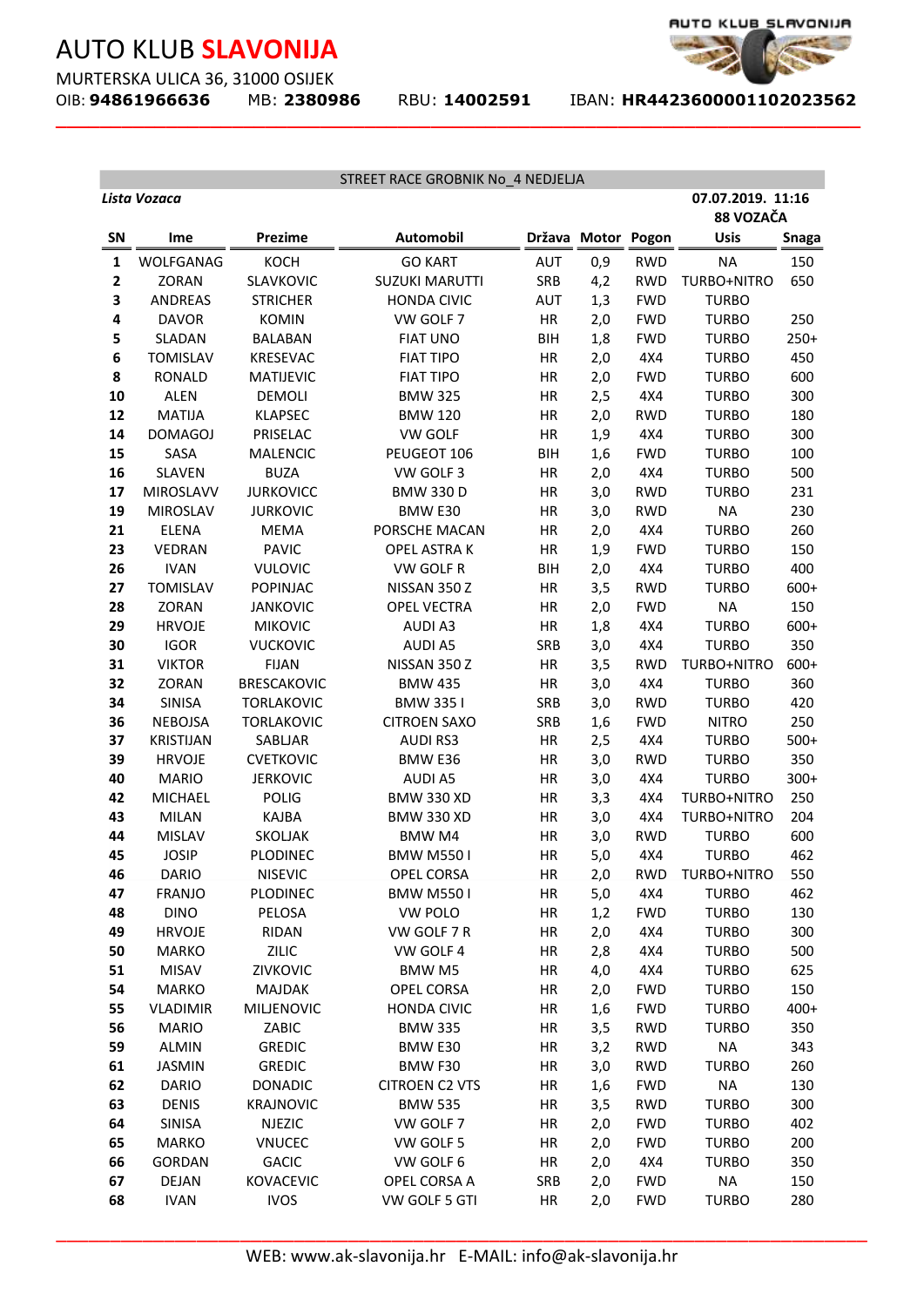MURTERSKA ULICA 36, 31000 OSIJEK<br>OIB: **94861966636** MB: 2380986

**\_\_\_\_\_\_\_\_\_\_\_\_\_\_\_\_\_\_\_\_\_\_\_\_\_\_\_\_\_\_\_\_\_\_\_\_\_\_\_\_\_\_\_\_\_\_\_\_\_\_\_\_\_\_\_\_\_\_\_\_\_\_\_\_\_\_\_\_\_\_\_\_\_**

OIB: **94861966636** MB: **2380986** RBU: **14002591** IBAN: **HR4423600001102023562** 

| SN  | Ime              | <b>Prezime</b>      | Automobil                                             | Država Motor |     | Pogon      | <b>Usis</b>  | <b>Snaga</b> |
|-----|------------------|---------------------|-------------------------------------------------------|--------------|-----|------------|--------------|--------------|
| 69  | <b>IVAN</b>      | <b>VISIC</b>        | <b>BMW 123 D</b>                                      | HR           | 2,0 | <b>RWD</b> | <b>TURBO</b> | 250          |
| 70  | <b>HRVOJE</b>    | <b>GOLIK</b>        | <b>AUDI A3</b>                                        | HR           | 3,2 | 4X4        | <b>TURBO</b> |              |
| 72  | <b>ROBERTO</b>   | SUSANJ              | SUBARU IMPREZA WRX STI                                | HR           | 2,5 | 4X4        | <b>TURBO</b> | 350          |
| 73  | <b>BRANIMIR</b>  | <b>LEMCEK</b>       | <b>HONDA CIVIC</b>                                    | HR           | 2,0 | <b>FWD</b> | <b>NA</b>    | 200          |
| 74  | LORIS            | <b>BARDAK</b>       | VW GOLF 5 R32                                         | HR           | 3,2 | 4X4        | <b>NA</b>    | 260          |
| 75  | <b>KARLO</b>     | <b>CRNCIC</b>       | PEUGEOT 205 GTI                                       | HR           | 1,9 | <b>FWD</b> | <b>TURBO</b> | 120          |
| 76  | LUKA             | <b>DATKOVIC</b>     | <b>VW POLO GTI</b>                                    | HR           | 1,8 | <b>FWD</b> | <b>TURBO</b> |              |
| 77  | <b>KRISTIJAN</b> | <b>KOKOT</b>        | PEUGEOT 205 GTI                                       | HR           | 3,0 | <b>FWD</b> | <b>TURBO</b> | 150          |
| 78  | <b>ANTONIO</b>   | <b>NANUT</b>        | VW GOLF 1                                             | HR           | 1,8 | <b>FWD</b> | <b>TURBO</b> | 220          |
| 80  | <b>KARLO</b>     | <b>HUDEK</b>        | VW GOLF 7                                             | HR           | 2,0 | <b>FWD</b> | <b>TURBO</b> | 350          |
| 82  | <b>ROBERTO</b>   | <b>TURJAK</b>       | <b>CITROEN SAXO</b><br>HR                             |              | 1,6 | <b>FWD</b> | <b>NA</b>    | 100          |
| 83  | <b>KARLO</b>     | <b>BERGER</b>       | <b>BMW M6</b><br>HR                                   |              | 5,0 | <b>RWD</b> | <b>TURBO</b> | 540          |
| 84  | <b>DINO</b>      | <b>DIJANUSIC</b>    | VW GOLF 7,5                                           | HR           | 2,0 | 4X4        | <b>TURBO</b> | 370          |
| 86  | <b>MARKO</b>     | <b>HERMAN</b>       | <b>HONDA CIVIC</b>                                    | HR           | 2,2 | <b>FWD</b> | <b>NA</b>    | 215          |
| 87  | <b>ALEN</b>      | <b>VUGLEC</b>       | <b>OPEL KADETT</b>                                    | HR           | 2,0 | <b>FWD</b> | TURBO+NITRO  | 150          |
| 89  | <b>MATEO</b>     | <b>CURILA</b>       | <b>AUDIA3</b>                                         | HR           | 1,9 | <b>FWD</b> | <b>TURBO</b> | 200          |
| 92  | ZORAN            | <b>GOSTIMIROVIC</b> | VW GOLF 7R                                            | HR           | 2,0 | 4X4        | <b>TURBO</b> | 410          |
| 97  | <b>DOMINK</b>    | <b>JASKA</b>        | <b>AUDI A3</b>                                        | HR           | 2,0 | 4X4        | <b>TURBO</b> | 300          |
| 98  | <b>MILAN</b>     | <b>RISTIC</b>       | VW GOLF GTI                                           | SRB          | 2,0 | <b>FWD</b> | <b>TURBO</b> | 280          |
| 99  | <b>JOSIP</b>     | <b>KASTELAN</b>     | PEUGEOT 106                                           | HR           | 1,6 | <b>FWD</b> | <b>NA</b>    | 90           |
| 100 | <b>NEMANJA</b>   | <b>PETOSEVIC</b>    | VW GOLF 5 GTI                                         | SRB          | 2,0 | <b>FWD</b> | <b>TURBO</b> | 200          |
| 101 | <b>MARKO</b>     | SANKO               | VW GOLF 3                                             | HR           | 2,8 | <b>FWD</b> | <b>NA</b>    | 205          |
| 106 | <b>ALEN</b>      | <b>HOVAN</b>        | VW GOLF 5 GTI                                         | HR           | 2,0 | <b>FWD</b> | <b>TURBO</b> | 400          |
| 107 | <b>NIKOLA</b>    | <b>MINKOVIC</b>     | RENAULT CLIO                                          | HR           | 2,0 | <b>FWD</b> | <b>NA</b>    | 150          |
| 110 | <b>DARKO</b>     | VRHOVEC             | VW GOLF 2                                             | HR           | 1,8 | <b>FWD</b> | <b>TURBO</b> | 250          |
| 112 | SASA             | <b>DOMJAN</b>       | <b>FORD SIERA</b>                                     | HR           | 2,9 | <b>RWD</b> | <b>TURBO</b> | 350          |
| 113 | ALEKSANDAR       | <b>BUNCIC</b>       | <b>VW POLO</b>                                        | HR           | 1,9 | <b>FWD</b> | <b>TURBO</b> | 100          |
| 115 | PETAR            | <b>BUNCIC</b>       | ALFA ROMEO 155 Q4                                     | HR           | 2,0 | 4X4        | <b>TURBO</b> | 190          |
| 118 | <b>MILAN</b>     | <b>RUKAVINA</b>     | BMW E60                                               | HR           | 3,0 | <b>RWD</b> | <b>TURBO</b> | 350          |
| 119 | <b>DENIS</b>     | <b>DEMOLI</b>       | <b>AUDI A5</b>                                        | HR           | 3,0 | 4X4        | <b>TURBO</b> | 211          |
| 120 | <b>MARKO</b>     | <b>MILINKOVIC</b>   | <b>BMW E60 525</b>                                    | HR           | 2,5 | <b>RWD</b> | <b>TURBO</b> | 220          |
| 121 | <b>JURICA</b>    | <b>BRKLJACA</b>     | <b>FIAT TIPO</b>                                      | HR           | 2,0 | 4X4        | <b>TURBO</b> | 200          |
| 122 | <b>ANTONIO</b>   | <b>DEVCIC</b>       | VW GOLF 4                                             | HR           | 1,9 | <b>FWD</b> | TURBO+NITRO  | 300          |
| 123 | <b>HRVOJE</b>    | <b>HADROVIC</b>     | <b>OPEL ASTRA</b>                                     | HR           | 2,5 | <b>FWD</b> | <b>NA</b>    | 200          |
| 124 | <b>JOSIP</b>     | <b>BOROVAC</b>      | ALFA ROMEO 159                                        | HR           | 1,9 | <b>FWD</b> | <b>TURBO</b> | 180          |
| 127 | <b>EMANUEL</b>   | ZVONARIC            | ALFA ROMEO 147                                        | HR           | 1,9 | <b>FWD</b> | <b>NA</b>    | 150          |
| 128 | <b>MARIO</b>     | SOSTAR              | <b>BMW E3281</b>                                      | HR           | 2,8 | <b>RWD</b> | <b>NA</b>    | 205          |
| 149 | <b>ANA</b>       | ERAK                | VW GOLF 7R                                            | HR           | 2,0 | 4X4        | <b>TURBO</b> | 410          |
|     |                  |                     |                                                       |              |     |            |              |              |
|     |                  |                     | WEB: www.ak-slavonija.hr E-MAIL: info@ak-slavonija.hr |              |     |            |              |              |

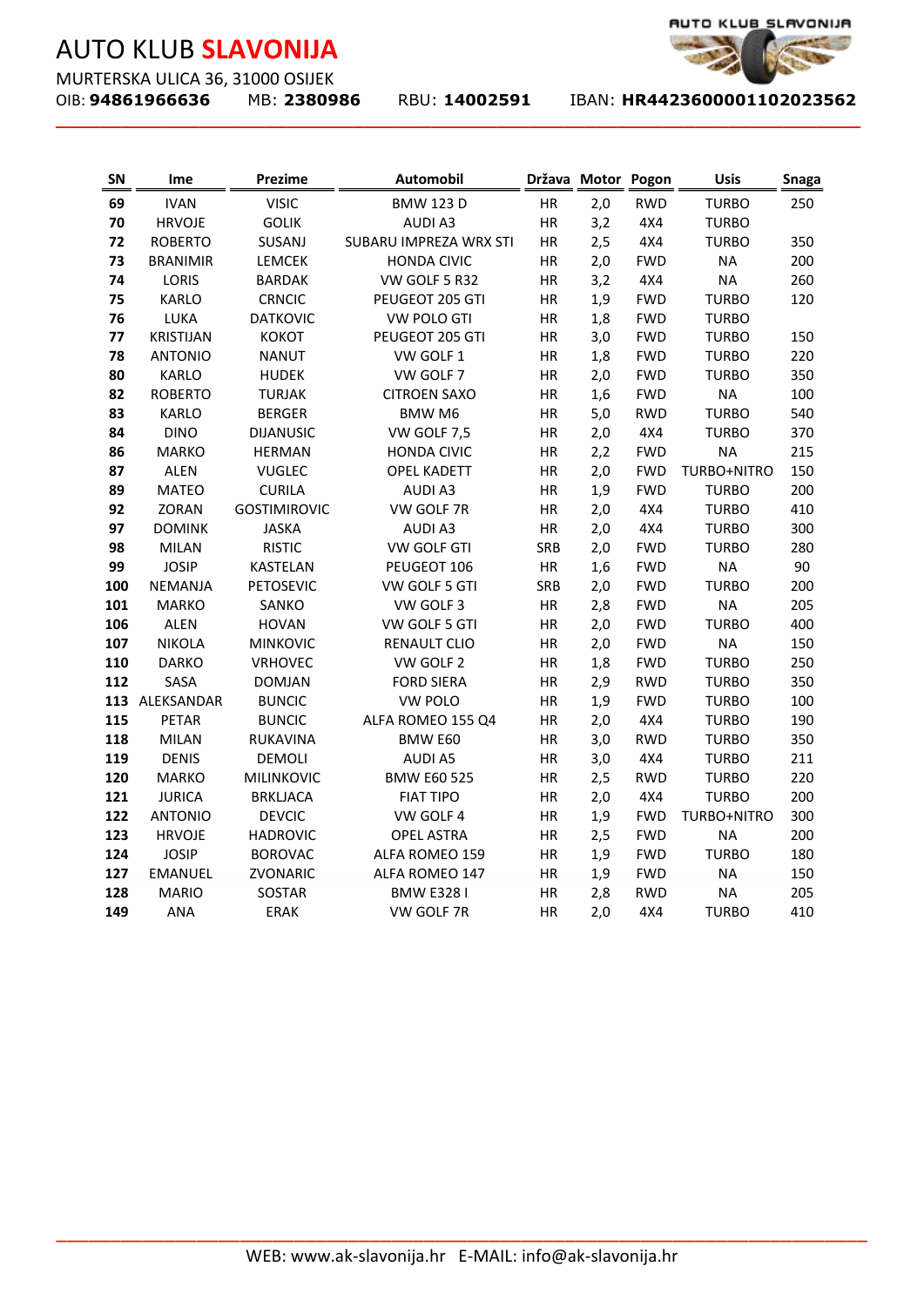MURTERSKA ULICA 36, 31000 OSIJEK<br>OIB: **94861966636** MB: 23809

**\_\_\_\_\_\_\_\_\_\_\_\_\_\_\_\_\_\_\_\_\_\_\_\_\_\_\_\_\_\_\_\_\_\_\_\_\_\_\_\_\_\_\_\_\_\_\_\_\_\_\_\_\_\_\_\_\_\_\_\_\_\_\_\_\_\_\_\_\_\_\_\_\_**

OIB: **94861966636** MB: **2380986** RBU: **14002591** IBAN: **HR4423600001102023562** 

AUTO KLUB\_SLAVONIJA

#### *KVALIFIKACIJSKE VOŽNJE*

| <b>SN</b> | Name                                       | <b>RT</b>   |             | 60 FT 1/8 ET | <b>1/8 SPEED</b> | $1/4$ ET | <b>1/4 SPEED</b> | ΤT     |
|-----------|--------------------------------------------|-------------|-------------|--------------|------------------|----------|------------------|--------|
| 6         | TOMISLAV KRESEVAC - FIAT TIPO              | 0,058       | 1,839       | 7,086        | 171              | 10,840   | 212              | 10,898 |
| 2         | ZORAN SLAVKOVIC - SUZUKI MARUTTI           | 0,078 1,845 |             | 7,223        | 171              | 10,921   | 209              | 10,999 |
| 46        | DARIO NISEVIC - OPEL CORSA                 |             | 0,000 0,000 | 0,000        | 0                | 0,000    | $\pmb{0}$        | 10,999 |
|           | 51 MISAV ZIVKOVIC - BMW M5                 |             | 0,000 0,000 | 0,000        | 0                | 0,000    | 0                | 10,999 |
| 29        | HRVOJE MIKOVIC - AUDI A3                   |             | 0,102 1,877 | 7,288        | 170              | 11,000   | 216              | 11,102 |
|           | 37 KRISTIJAN SABLJAR - AUDI RS3            |             | 0,188 1,797 | 7,138        | 164              | 11,014   | 206              | 11,202 |
|           | 16 SLAVEN BUZA - VW GOLF 3                 | 0,104 1,739 |             | 7,311        | 161              | 11,223   | 201              | 11,327 |
|           | 27 TOMISLAV POPINJAC - NISSAN 350 Z        | 0,186 2,133 |             | 7,991        | 164              | 11,701   | 218              | 11,887 |
|           | 149 ANA ERAK - VW GOLF 7R                  |             | 0,000 0,000 | 0,000        | $\mathbf 0$      | 0,000    | $\pmb{0}$        | 11,999 |
|           | 66 GORDAN GACIC - VW GOLF 6                | 0,398 1,822 |             | 7,495        | 154              | 11,674   | 172              | 12,072 |
|           | 92 ZORAN GOSTIMIROVIC - VW GOLF 7R         |             | 0,352 1,849 | 7,559        | 153              | 11,736   | 187              | 12,088 |
| 49        | HRVOJE RIDAN - VW GOLF 7 R                 | 0,845 1,788 |             | 7,194        | 162              | 11,278   | 170              | 12,123 |
| 26        | IVAN VULOVIC - VW GOLF R                   | 0,340 1,822 |             | 7,542        | 153              | 11,846   | 158              | 12,186 |
| 59        | ALMIN GREDIC - BMW E30                     |             | 0,150 2,116 | 8,070        | 159              | 12,057   | 181              | 12,207 |
| 8         | RONALD MATIJEVIC - FIAT TIPO               |             | 0,144 2,251 | 8,302        | 164              | 12,099   | 216              | 12,243 |
| 1         | WOLFGANAG KOCH - GO KART                   |             | 0,751 1,570 | 7,312        | 153              | 11,591   | 162              | 12,342 |
| 47        | FRANJO PLODINEC - BMW M550 I               | 0,103 1,911 |             | 7,943        | 147              | 12,273   | 184              | 12,376 |
| 50        | MARKO ZILIC - VW GOLF 4                    | 0,132 1,796 |             | 7,879        | 146              | 12,421   | 133              | 12,553 |
| 44        | MISLAV SKOLJAK - BMW M4                    |             | 0,437 2,228 | 8,270        | 157              | 12,298   | 198              | 12,735 |
| 64        | SINISA NJEZIC - VW GOLF 7                  |             | 0,136 2,403 | 8,606        | 149              | 12,852   | 167              | 12,988 |
| 10        | ALEN DEMOLI - BMW 325                      | 0,152 1,979 |             | 8,178        | 142              | 12,844   | 155              | 12,996 |
| 14        | DOMAGOJ PRISELAC - VW GOLF                 | 0,000 0,000 |             | 0,000        | 0                | 0,000    | $\pmb{0}$        | 12,999 |
| 45        | JOSIP PLODINEC - BMW M550 I                |             | 0,000 0,000 | 0,000        | 0                | 0,000    | $\boldsymbol{0}$ | 12,999 |
|           | 31 VIKTOR FIJAN - NISSAN 350 Z             |             | 0,000 0,000 | 0,000        | 0                | 0,000    | $\boldsymbol{0}$ | 12,999 |
|           | 32 ZORAN BRESCAKOVIC - BMW 435             |             | 0,201 1,870 | 8,040        | 140              | 12,962   | 140              | 13,163 |
|           | 30 IGOR VUCKOVIC - AUDI A5                 |             | 0,149 1,810 | 8,246        | 131              | 13,055   | 138              | 13,204 |
| 3         | ANDREAS STRICHER - HONDA CIVIC             |             | 0,282 2,541 | 9,023        | 155              | 13,047   | 186              | 13,329 |
| 77        | KRISTIJAN KOKOT - PEUGEOT 205 GTI          |             | 0,145 2,270 | 8,603        | 140              | 13,236   | 170              | 13,381 |
| 39        | HRVOJE CVETKOVIC - BMW E36                 |             | 0,516 2,375 | 8,785        | 149              | 12,883   | 196              | 13,399 |
|           | 55 VLADIMIR MILJENOVIC - HONDA CIVIC       |             | 0,244 2,507 | 8,902        | 144              | 13,267   | 186              | 13,511 |
| 97        | DOMINK JASKA - AUDI A3                     |             | 0,101 1,857 | 8,541        | 130              | 13,414   | 157              | 13,515 |
| 15        | SASA MALENCIC - PEUGEOT 106                |             | 0,072 2,486 | 9,021        | 138              | 13,573   | 178              | 13,645 |
|           | 72 ROBERTO SUSANJ - SUBARU IMPREZA WRX STI |             | 0,329 2,078 | 8,649        | 133              | 13,360   | 164              | 13,689 |
| 42        | MICHAEL POLIG - BMW 330 XD                 |             | 0,074 1,935 | 8,729        | 128              | 13,737   | 158              | 13,811 |
| 75        | KARLO CRNCIC - PEUGEOT 205 GTI             |             | 0,161 2,429 | 9,088        | 136              | 13,786   | 149              | 13,947 |
|           | 106 ALEN HOVAN - VW GOLF 5 GTI             |             | 0,318 2,551 | 8,989        | 143              | 13,639   | 159              | 13,957 |
| 43        | MILAN KAJBA - BMW 330 XD                   |             | 0,075 2,073 | 8,987        | 128              | 13,919   | 161              | 13,994 |
| 56        | MARIO ZABIC - BMW 335                      |             | 0,335 2,232 | 8,976        | 134              | 13,660   | 165              | 13,995 |
| 84        | DINO DIJANUSIC - VW GOLF 7,5               |             | 0,000 0,000 | 0,000        | 0                | 0,000    | $\pmb{0}$        | 13,999 |
|           | 34 SINISA TORLAKOVIC - BMW 335 I           |             | 0,000 0,000 | 0,000        | 0                | 0,000    | $\pmb{0}$        | 13,999 |
| 73        | BRANIMIR LEMCEK - HONDA CIVIC              | 0,206 2,342 |             | 9,053        | 133              | 13,841   | 166              | 14,047 |
| 86        | MARKO HERMAN - HONDA CIVIC                 |             | 0,197 2,389 | 9,111        | 133              | 13,878   | 167              | 14,075 |
| 19        | MIROSLAV JURKOVIC - BMW E30                |             | 0,249 2,323 | 8,999        | 133              | 13,856   | 151              | 14,105 |
| 63        | <b>DENIS KRAJNOVIC - BMW 535</b>           |             | 0,368 2,180 | 8,975        | 131              | 13,782   | 166              | 14,150 |
|           | 122 ANTONIO DEVCIC - VW GOLF 4             |             | 0,321 2,383 | 9,031        | 134              | 13,872   | 164              | 14,193 |
| 40        | MARIO JERKOVIC - AUDI A5                   |             | 0,159 2,033 | 8,852        | 123              | 14,113   | 143              | 14,272 |
|           | 61 JASMIN GREDIC - BMW F30                 |             | 0,188 2,278 | 9,125        | 129              | 14,090   | 159              | 14,278 |
| 5.        | SLADAN BALABAN - FIAT UNO                  |             | 0,373 2,240 | 8,790        | 141              | 13,945   | 126              | 14,318 |
| 68        | IVAN IVOS - VW GOLF 5 GTI                  |             | 0,593 2,496 | 9,117        | 137              | 13,738   | 172              | 14,331 |
|           | 83 KARLO BERGER - BMW M6                   |             | 0,653 2,439 | 9,003        | 140              | 13,683   | 151              | 14,336 |